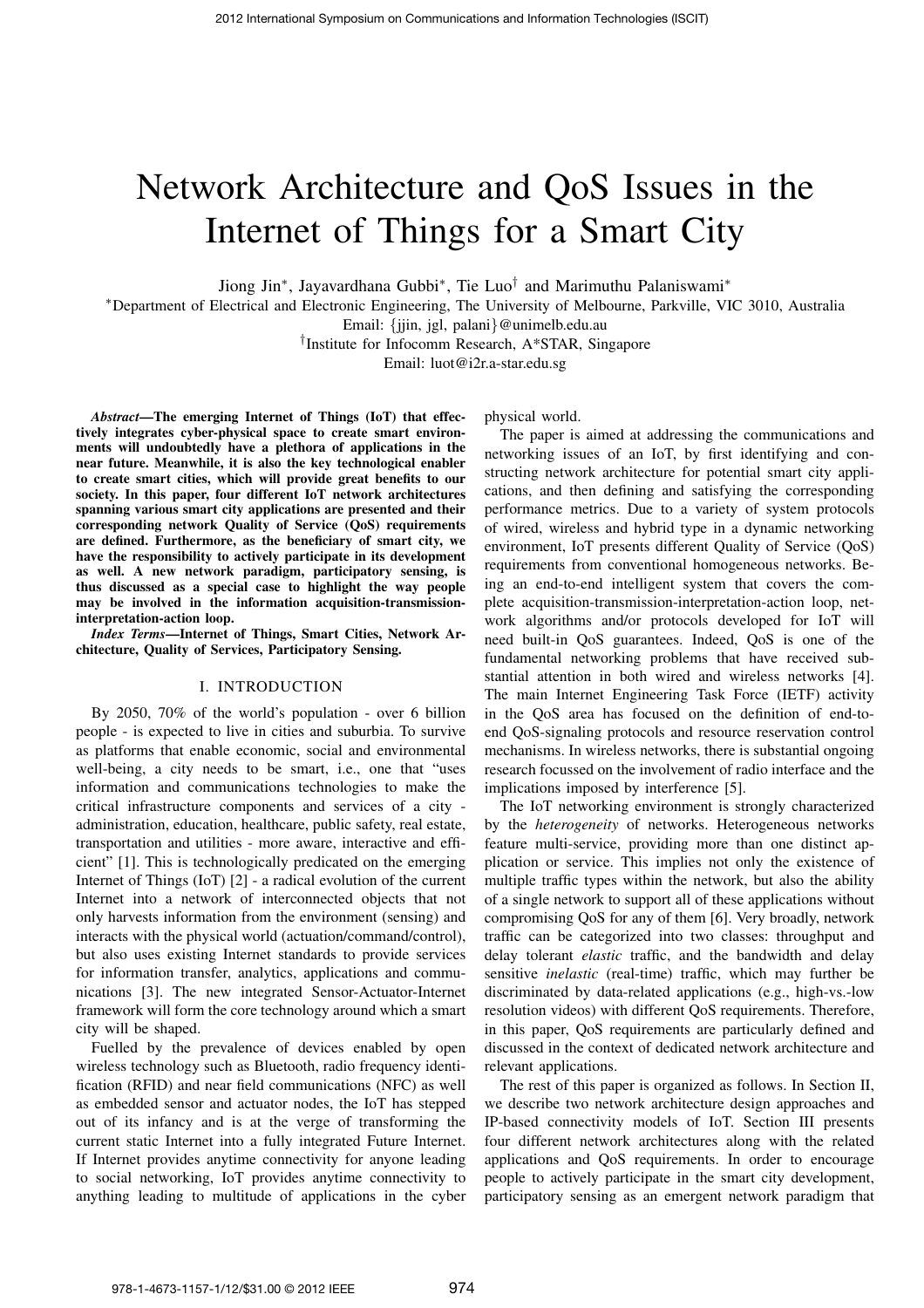

Fig. 1. Connectivity models: (a) autonomous smart object networks. (b) ubiquitous smart object networks.

involves people in the loop, will be separately discussed in Section IV. Finally, we draw the conclusions in Section V.

# II. DESIGN CHOICE OF NETWORK ARCHITECTURE

## *A. Network Design Approach*

There are two main design approaches for network architecture: (1) an evolutionary approach; (2) a clean-slate approach [7]. The evolutionary approach makes incremental changes to the current network architecture to reuse as many components as possible from existing networking solutions. From this perspective, an IoT could be viewed as an extended architecture evolved from the Internet. On the other hand, the clean-slate approach advocates a re-design of network without being constrained by the current structure. It means, in order to cope with next-generation network challenges, new architecture and protocols will be developed according to disruptive design principles. Indeed, an ongoing debate about these two approaches has engaged in the networking research community over the past several years. Ultimately, individual researchers have their own styles, often a unique blend between them as the applications dictate [8].

#### *B. IP-based Connectivity Models*

The focus hereafter will be on the network architecture of the Internet of Things. In terms of network elements, IoT is generally made up of the Internet and smart object networks. Technically, the success of the Internet is partially due to the adoption of TCP/IP architecture. Also, as shown in [9], the IP architecture is interoperable across devices and communication technologies, evolving and versatile while still stable, scalable, and manageable, and simple enough that a resource-constrained smart object can easily run it. All these facts make IP architecture a reasonable choice for the emerging IoT.

Meanwhile, it is interesting to note the transition of network architecture design for wireless sensor networks, which are considered as a subset of smart object networks since they

share many of the properties such as low-power operation, the large scale of the networks, and resource constraints. Initially, the wireless sensor network community rejected the IP architecture with the assumption that it would not meet the challenges of wireless sensor network systems [10]. After several years, however, the community started to lean toward layered network architecture because of the benefits of modularity and separation of concerns [11], [12]. Many IP-based sensor networks have emerged now because of the interoperability with existing systems and the well-engineered architecture adhering to the end-to-end design principle [13], [14].

Based on the IP architecture, as shown in Fig. 1, connectivity models range from autonomous smart object networks, which are isolated from the Internet, to ubiquitous smart object networks, which are part of the Internet. In between, depending on different applications, there are numerous models available that are developed using either an evolutionary approach or a clean-slate approach.

## III. NETWORK ARCHITECTURE

In this section, we will present four different network architectures in the smart city domain, namely, autonomous network architecture, ubiquitous network architecture, application-layer overlay network architecture and service-oriented network architecture. They are all given in three parts devoted to architecture description, applications and QoS requirements, respectively. Table I summarizes the characteristics of each network architecture.

## *A. Autonomous Network Architecture*

*1) Architecture Description:* Fig. 1(a) illustrates the connectivity model of autonomous networks. As suggested by the name, autonomous networks are not connected to the public networks, and there are several such use cases in reality. However, it does not necessarily mean the Internet access is forbidden; it is in fact possible via gateway if required. While designing autonomous networks, though not mandatory, IP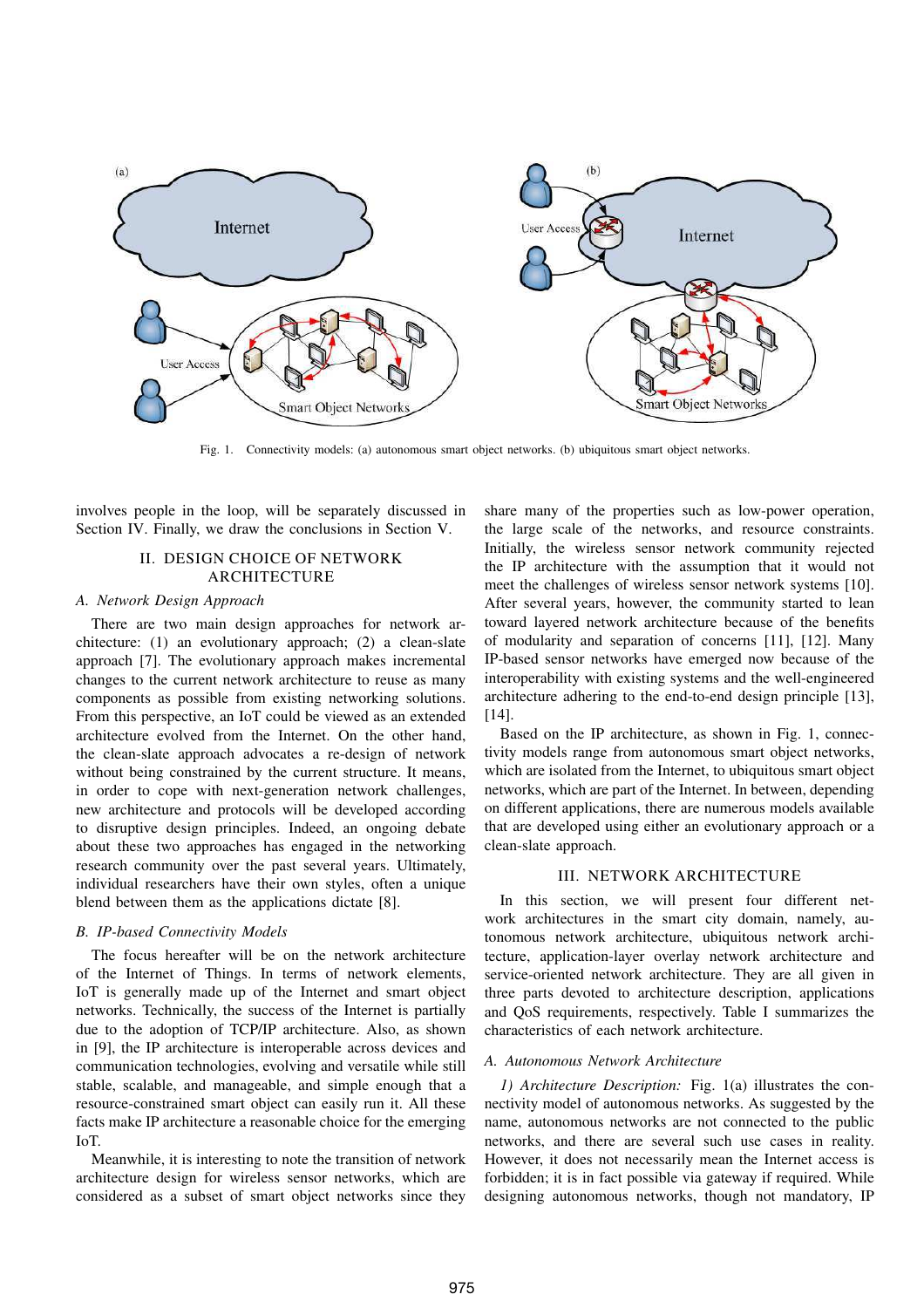TABLE I COMPARISON OF CHARACTERISTICS OF THE PROPOSED IOT NETWORK ARCHITECTURE CLASSIFICATION

| Network Architecture      | Autonomous    | <b>Ubiquitous</b> | Application-Layer Overlay | Service-Oriented |
|---------------------------|---------------|-------------------|---------------------------|------------------|
| Design Approach           | Evolutionary  | Evolutionary      | Evolutionary              | Clean-slate      |
| <b>Connectivity Model</b> | IP-compatible |                   |                           | IP-compatible    |
| Network Hierarchy         | Yes           | Yes               | Yes                       | No               |
| In-Network Processing     | No            | No                | Yes                       | Yes              |
| <b>OoS</b> Complexity     | Low           | High              | Low                       | High             |
| Progress in defining OoS  | Intermediate  | Intermediate      | Advanced                  | Early Stage      |

protocol suite is still commonly adopted due to its scalability and flexibility. What is more important, the large address space provided by IP is desired in most cases.

*2) Application - Automatic Parking Management:* Automatic parking management, as a direct example, is a useful service city councils may provide to its citizens. By collecting the information regarding the parking bay occupancy wirelessly, the council can provide parking vacancy information to the users on a visualisation platform like a smartphone. It will also enable the council to apply fine in case of parking infringements. Due to the technological advances and relative simplicity of application, a few commercial systems are available based on this wireless technology (e.g., [15]). Most of the systems work autonomously in three tier mode where the lowest tier motes are attached to sensors (usually glued to the ground), the middle tier contains forwarders (connected to light poles) and the uppermost tier contains base stations connected to an Internet enabled device [16]. With developments in antenna engineering and availability of motes with long range, formation of star network will be made possible bypassing the intermediate forwarders.

*3) QoS:* The QoS requirement in this case is indeed application-dependent. For the above automatic parking management, sensor coverage, reliability and system responsiveness are the major concerns.

#### *B. Ubiquitous Network Architecture*

*1) Architecture Description:* For ubiquitous networks, the connectivity model is as shown in Fig. 1(b), where smart object networks are a part of the Internet. Through the Internet gateway, authorized users will have access to the information provided by smart object networks either directly fetching from the device or by means of intermediate servers. Usually, the servers act as the sinks in smart object networks to collect data from each object. Taking scalability and resource conservation into account, the user access through the servers is probably more preferable.

By taking a close look at the interface between the Internet and smart object networks, Fig. 2 captures a detailed view of ubiquitous network architecture. Instead of abstracting as smart object networks as previously, we are now referring to the specific networks. The feature of ubiquitous network architecture includes:

*Multitier:* The network architecture is hierarchical, comprising both wireless multi-access networks and wireless multihop networks. In particular, wireless multi-hop networks could be in the form of wireless sensor networks or vehicular ad hoc



Fig. 2. The Ubiquitous Network Architecture.

networks, with respect to the applications in the following two subsections.

*Multiradio:* It is not uncommon nowadays to have a number of radio access technologies available to connect to the Internet, either covering the same or complementing geographical areas. These networks could be WLAN, WiMAX, macrocellular, femto-cellular or even ad-hoc. The synergy and integration of different networks in multi-access and multioperator environment introduces new opportunities for better communication channels and an enhanced quality of provided applications and services.

*2) Application - Structural Health Monitoring:* A typical application of wireless sensor networks for smart cities is structural health monitoring. The city is full of stationary structures - some small, some huge, others new, most of them very old - such as buildings, dams, or bridges [9]. They are actually part of our life: brides are used by humans and vehicles, and people are living and working in the buildings. The health of these large structures is clearly critical; any damage may cause life-threatening situations and serious financial loss. To monitor their health level, passive wireless sensors will be embedded within a concrete structure, and send a radio signal of suitable amplitude and phase characteristic periodically using the radio frequencies in the unlicensed Industrial Scientific and Medical (ISM) bands. The data collected at the sink are then used to detect any anomalies that could be a sign of abnormality for early warning or damage prevention.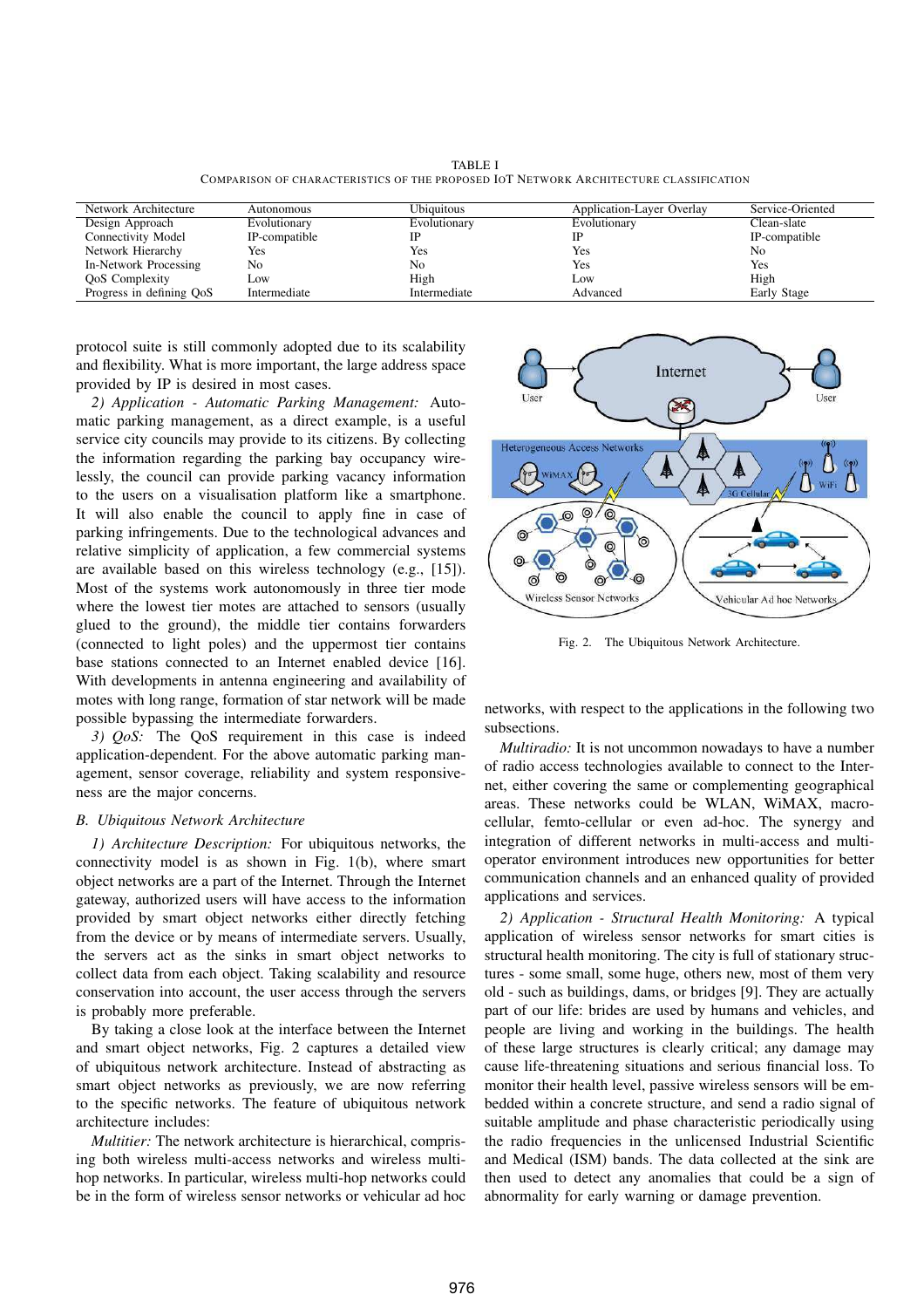*3) Application - Traffic Congestion and Impact Monitoring:* Urban traffic is the major contributor to traffic noise pollution, and one of the major contributors to urban air quality pollution and greenhouse gas emissions. Traffic congestion directly imposes significant costs on economic and social activity in cities: congestion in Australia's metropolises cost the nation \$9.5B in 2005, and is forecast to cost \$20.4B in 2020. In addition, supply chain efficiencies and productivity, including 'just-in-time' operations, are severely impacted by this congestion causing delays to freight vehicles and failures to meet delivery schedules.

There are a variety of sensors available for measuring pollution levels and traffic delays and queuing, either stationary at fixed locations or mobile mounted in vehicles. Via vehicle-tovehicle (V2V) and vehicle-to-infrastructure (V2I) communications, they are able to form ad-hoc vehicular networks, which allow online monitoring of travel times, origin-destination route choice behavior, queue lengths and air pollutant and noise emissions, as well as predict possible accidents. Together with information gathered by the urban traffic control system, valid and relevant information on traffic conditions can also be presented to travelers.

*4) QoS:* In such multi-access multi-hop wireless networks, providing QoS guarantees is unsurprisingly challenging and an emergent discipline. The shortage of a standardized end-to-end protocol for establishing QoS, the complexity of network dynamics, and the difference of QoS requirements to be achieved cause this hard situation. Specifically, structural health monitoring mainly requires reliable data delivery from each node to the sink. The QoS requirement of traffic congestion and impact monitoring is relatively stringent in terms of throughput and delay, due to the involvement of real-time data information.

### *C. Application-Layer Overlay Network Architecture*

*1) Architecture Description:* Similar to wireless sensor networks, the most common operation of IoT is to collect data from hundreds of thousands of nodes. Because of the multipoint-to-point nature of data flows, it is easily observed that traffic congestion occurs more likely near the sinks, which would not only degrade the QoS, but also increase energy consumption of these nodes.

Statistically, the spatio-temporal data are correlated unless something unusual happens. Thus in-network data processing, e.g., data aggregation, data fusion or rule-based feature extraction, will greatly help reduce the amount of data transmissions and prolong system lifetime. Thanks to the network virtualization technology [17], the idea can be realized by forming an application-layer overlay network, consisting of selected nodes (e.g., cluster heads) running in-network data processing task.

*2) Application - Compressive Sensing for Environmental Monitoring:* The above architecture is readily applied to city-wide environmental monitoring application. By deploying large scale environmental monitors, the data from these will be relevant to rapid urbanization and climate change adaptations, and enable continuous monitoring of the city environment for



Fig. 3. The Service-Oriented Network Architecture [18].

ensuring appropriate environmental health and safety standards. More specifically, parameters including hydrocarbons and oxides of nitrogen - the basic ingredients of photochemical smog, carbon-dioxide, carbon-monoxide, ammonia and benzene will be monitored to reflect the air quality in the deployed area of interest. In addition, microclimate sensing will also be achieved through the deployment of temperature and humidity sensors. Overall, urban sensing is able to improve the quality of life and productivity for a more sustainable city.

*3) QoS:* The data traffic for environmental monitoring is elastic in nature. It implies that bandwidth is the primary concern; delay and packet loss is tolerable to some extent.

### *D. Service-Oriented Network Architecture*

*1) Architecture Description:* Heterogeneity is the most distinguished characteristic of the IoT, which often contains a variety of sub-networks adopting different communication technologies. To enable communication between these subnetworks, traditionally, a complex gateway device needs to be installed in order to translate different network protocols. Because of the inherent complexity of the translation gateway and the lack of flexibility and scalability, it is clearly not an efficient solution. To remedy this situation, a revolutionary network architecture, named IDRA (Information DRiven Architecture), is developed in [18].

The IDRA is based on a clean-slate design approach, with its conceptual presentation given in Fig. 3. The key idea is to implement different network functions (such as addressing, naming, synchronization, routing, etc.) as a standardized, technology-independent component called *network service*. Network service can also be used to build either a full network protocol (e.g., transport protocol) or a simple operation (e.g., MAC for controlling the timing and sending the packets). In this case, different communication technologies are simply different services that will be understood by communication manager. Regarding information exchange, a special packet is created and maintained by IDRA, whose metadata is associated with different network services required. For simplicity, IDRA uses a single system-wide queue for storing and processing all the packets. In summary, the major advantages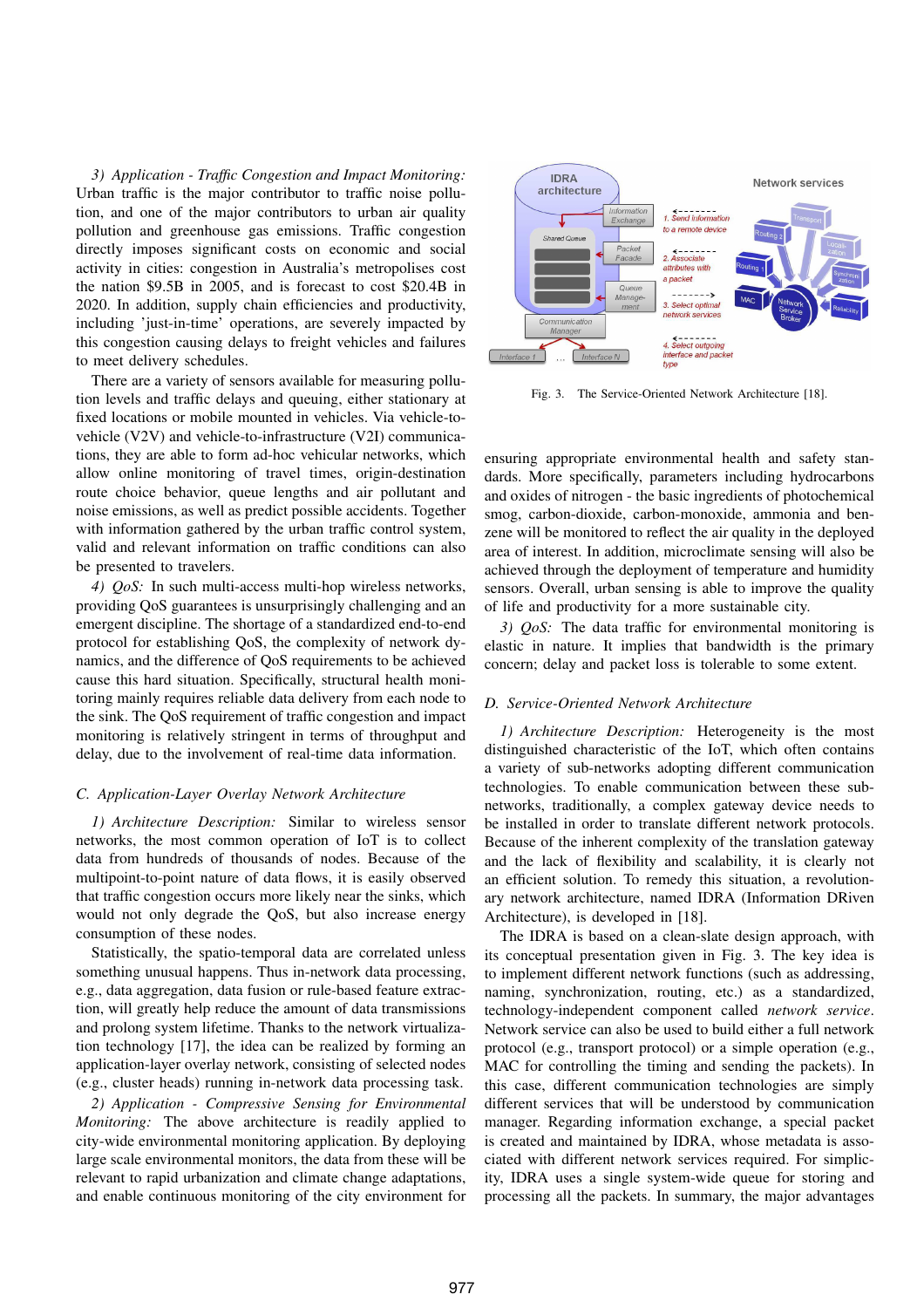of IDRA [18] include: (1) IDRA enables direct communication between sub-networks even with different communication technologies, without the need of translation gateways; (2) IDRA supports backward compatibility with IP architecture.

*2) Application - Combined Noise Mapping and Video Monitoring:* One immediate IDRA application for smart cities is combined noise mapping and video monitoring.

The well known implications on health, well-being and quality of life associated with noise pollution provide a significant challenge to city councils in managing noise and its effects. A reliable system for measuring noise, monitoring noise and responding to noise issues is the strong motivation in development of acoustic sensor network within a municipality. Video sensor network, on the other aspect, integrates image processing, computer vision and networking to do dynamic scene analysis. Surveillance, the most widely used video monitoring application, helps track a person, identify suspicious activities, detect left luggage and unauthorized access.

With the co-existence of acoustic sensor network and video sensor network, they can be further combined together to empower noise activated video monitoring for obtaining a finegrain real-time common operating picture (COP). This will offer the city council an unprecedented practical opportunity to understand dynamic noise pollution profile, assess its impact on health and well-being and better plan for noise reduction and desirable urban sound-scape.

*3) QoS:* Both audio and video data are categorized as inelastic traffic, which are generally delay sensitive and have strict QoS requirements. Unlike elastic traffic, they have an intrinsic bandwidth threshold because the data generation rate is independent of network congestion. The degradation in bandwidth may cause serious packet drop and severe performance degradation. To ensure the QoS of inelastic traffic, rate control and admission control is hence necessary to guarantee that they will receive sufficient bandwidth, at least greater than the threshold.

# IV. PARTICIPATORY SENSING - A SPECIAL CASE

Different from four network architectures identified above, participatory sensing emerges as a new network paradigm of IoT, in which people, rather than deployed sensors, take the responsibility of collecting, analyzing, and sharing sensor data [19]. In this section, we present participatory sensing separately as a special case, in order to highlight its unique human-centric nature and further reveal its great potential to involve people in the smart city development.

#### *A. Network Architecture*

The unique "human-as-a-sensor" feature of participatory sensing dictates certain network architectures. As human behaviors are highly mobile, erratic, and unpredictable, the most common network architecture is one in which participants connect to a central server directly, via a reliable wireless technologies such as WiFi, GPRS, or 3G, instead of relying on other users as relay nodes. Therefore, unlike ad hoc, mesh, or traditional sensor networks, the interaction between nodes (users), if any, will have to be intermediated by the central entity. This is essentially a star as opposed to a mesh or hierarchical architecture. Nonetheless, in certain confined spatialtemporal context (e.g., a conference), where a certain group of people rendezvous for a pre-scheduled period, a clique (or multiple cliques) could be formed and a cluster-based architecture be applied. Because of the common interest of the participants, most message exchanges would be intra-cluster only. Thus, a cluster-based structure would be more costefficient, and save substantial bandwidth and energy resources.

Applications of participatory sensing broadly span from environmental monitoring to transportation, and from healthcare to lifestyle, among many others. With the vast penetration of smartphones, such emergences will definitely play a significant role in the process of creating a smart city. For instance, ear-Phone [20] is a developed participatory sensing system that collects noise samples from microphones on Nokia N95 and HP iPAQ mobile devices carried by common people. By complementing the deployed on-spot noise detectors, it offers an alternative way to recover a city noise map. Citizens participation does reflect their comfort levels that will be critical in policy decision making particularly in smart city applications.

# *B. QoS*

In spite of various benefits participatory sensing brings along, there are tremendous research challenges when applying to the real life. In realistic settings, people are generally non-altruistic, lazy, error-prone, privacy-concerned, and sometimes even misbehaving. The idea of turning them to be the sheer source of data, is bound to encounter challenges in the aspect of incentive, trustworthiness, privacy, QoS etc. In the following, we are going to focus on the QoS issues. Rather than defining QoS in terms of conventional networking performance, it makes more sense for participatory sensing to define QoS in terms of data quality contributed by the participants.

A salient characteristic of participatory sensing is that the participants are not obliged but are *voluntary* or *incentivized* to perform the sensing tasks [21]. As such, there is hardly any guarantee on the quality of data contributed by them; the accuracy, resolution, frequency and timeliness can vary greatly due to erratic user behaviors and different sensing devices. Even worse, forged data can originate from misbehaving users. Therefore, the QoS of participatory sensing would be unacceptable if there lacks an effective way to control the quality of contributed data.

The key to address the problem is to, in the first place, evaluate the quality of contribution, which we denote by  $\psi_i$ for a contribution made by user i. In general,  $\cos$  as an aggregated performance metric of the whole system and denoted by Ψ, would be a function of  $\psi_i$  from all the users. Although the exact expression would be application dependent, one may think of it as  $\Psi = \sum_i \psi_i$  or  $\Psi = \sum_i e^{-\Delta t_i} \psi_i$  for an intuitive understanding without loss of generality. In the latter,  $\Delta t_i$  is the time between the time of evaluation and the time when